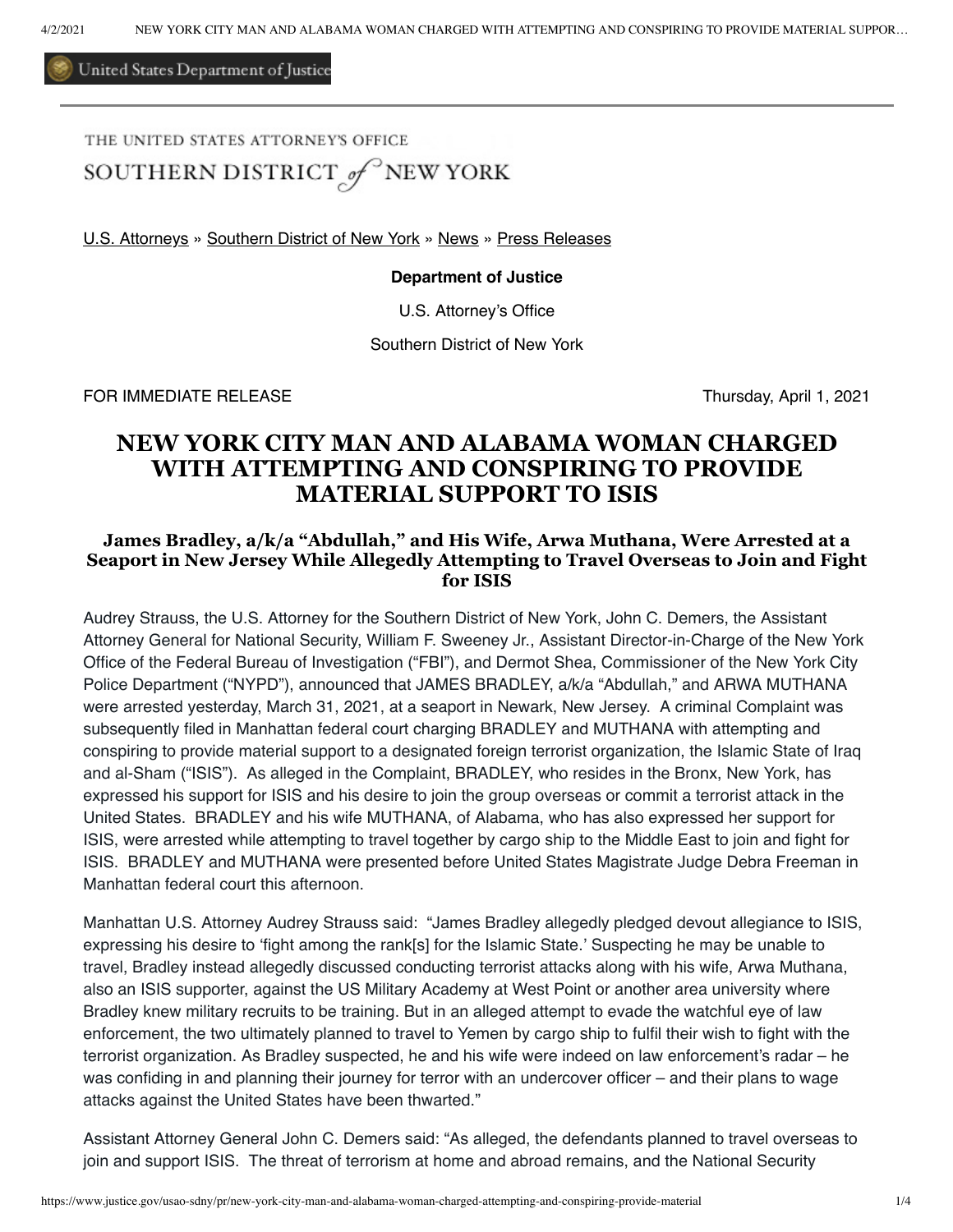4/2/2021 NEW YORK CITY MAN AND ALABAMA WOMAN CHARGED WITH ATTEMPTING AND CONSPIRING TO PROVIDE MATERIAL SUPPOR…

Division is committed to holding accountable those who would provide material support to foreign terrorist organizations. I want to thank the agents, analysts, and prosecutors who are responsible for this case."

FBI Assistant Director-in-Charge William F. Sweeney Jr. said: "Like others who followed a similar path before them, Mr. Bradley and his wife Mrs. Muthana have now learned their alleged attempts to fight on behalf of ISIS, inside the U.S. or overseas, instead begin with two pairs of FBI JTTF handcuffs and court appearances in lower Manhattan. Our goal is to interdict violence before it occurs, and once again I commend the work of the FBI-NYPD Joint Terrorism Task Force personnel who work 24/7 to keep their fellow citizens safe."

NYPD Commissioner Dermot Shea said: "James Bradley and his wife Arwa Muthana's alleged determination to join ISIS and carry out terrorism against Americans overseas or here in New York is well documented in this multi-year investigation. It is yet another example of the effectiveness of the undercover operatives, detectives and analysts of the NYPD's Intelligence Bureau working in seamless coordination with our partners at the FBI and the Joint Terrorism Task Force."

<span id="page-1-0"></span>As alleged in the Complaint filed in Manhattan federal court[\[1\]](#page-2-0):

<span id="page-1-1"></span>BRADLEY and MUTHANA are ISIS supporters who attempted to travel to the Middle East to join and fight for ISIS. Since at least 2019, BRADLEY has expressed violent extremist views, including his desire to support ISIS by traveling overseas to join the group or committing a terrorist attack in the United States. In May 2020, BRADLEY stated to an undercover law enforcement officer ("UC-1") that he believed that ISIS may be good for Muslims because ISIS was establishing a caliphate.[\[2\]](#page-2-1)  BRADLEY further expressed his desire to conduct a terrorist attack in the United States and discussed potentially seeking to attack the United States Military Academy in West Point, New York. BRADLEY explained that if he could not leave the United States because he might be on a terrorism watch list, he would do "something" in the United States instead, referring to carrying out an attack.

In June 2020, BRADLEY stated to UC-1 that his plan to attack a military base was something he really wanted to do and that it would be his contribution to the cause of jihad. In January 2021, BRADLEY mentioned to UC-1 another university in New York State where he frequently saw Reserve Officer Training Corps ("ROTC") cadets training. BRADLEY stated that he could use his truck in an attack, and that he along with MUTHANA could take all of the ROTC cadets "out."

In late January 2021, BRADLEY married MUTHANA in an Islamic marriage ceremony. Beginning before and continuing after their marriage, BRADLEY and MUTHANA discussed, planned, and ultimately attempted to travel to the Middle East together in order to join and fight with ISIS. In or about early March 2021, BRADLEY traveled from New York to Alabama to visit MUTHANA. BRADLEY and MUTHANA subsequently traveled together to New York in order to begin their journey to join ISIS. Thereafter, BRADLEY raised the possibility of UC-1 helping BRADLEY and MUTHANA get on a cargo ship to travel to Asia or Africa for the purpose of ultimately joining and fighting for ISIS. UC-1 subsequently put BRADLEY in contact with a purported associate who could assist BRADLEY in making arrangements for BRADLEY and MUTHANA to travel to the Middle East via cargo ship. In reality, the purported facilitator was a law enforcement officer acting in an undercover capacity ("UC-2").

Later in March 2021, BRADLEY met with UC-2 and expressed his desire to travel via cargo ship and to "fight among the rank[s] of the Islamic State." In a subsequent meeting with UC-2, BRADLEY provided UC-2 \$1,000 in cash as travel costs for BRADLEY and MUTHANA to take a cargo ship to Yemen. BRADLEY told UC-2 that he and MUTHANA both planned to be "fighting" after arriving in the Middle East. BRADLEY also told UC-2 that he had a dream that he had given "bay'ah," an Arabic term meaning the oath of allegiance, to Abu Ibrahim al-hashimi al-Qurashi, the current leader of ISIS.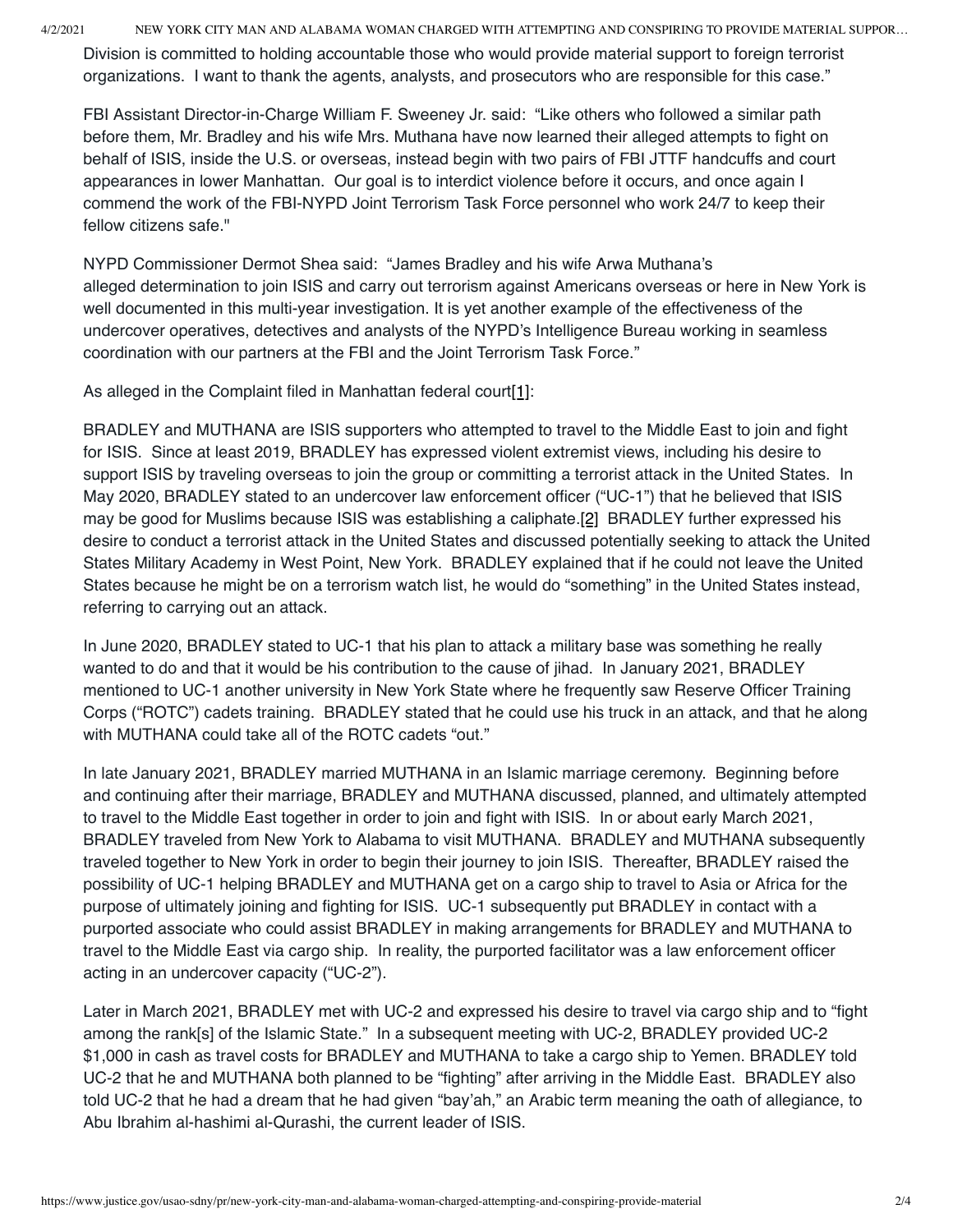4/2/2021 NEW YORK CITY MAN AND ALABAMA WOMAN CHARGED WITH ATTEMPTING AND CONSPIRING TO PROVIDE MATERIAL SUPPOR…

On March 25, 2021, UC-2 told BRADLEY that the cargo ship would be leaving on Wednesday, March 31, from a seaport in Newark, New Jersey. BRADLEY praised Allah and confirmed he and MUTHANA planned to travel on the ship.

On March 31, 2021, BRADLEY and MUTHANA met with UC-2 en route to the seaport. During the course of this meeting, MUTHANA confirmed to UC-2 that she was traveling to the Middle East to fight for ISIS. BRADLEY and MUTHANA were arrested as they walked on a gangplank to board the cargo ship. After MUTHANA was arrested, she waived her Miranda rights and stated during an interview that she was willing to fight and kill Americans if it was for Allah. Also on March 31, 2021, in connection with a court-authorized search, the FBI seized from a bedroom previously used by BRADLEY what appears to be a hand-drawn image of a jihadi flag commonly used by ISIS and a hand-drawn map of the Pakistan region.

 $\star$   $\star$   $\star$   $\star$ 

BRADLEY, 20, of the Bronx, New York, and MUTHANA, 29, of Hoover, Alabama, are charged with (1) one count of attempting to provide material support to a designated foreign terrorist organization, which carries a maximum sentence of 20 years in prison, and (2) one count of conspiring to provide material support to a designated foreign terrorist organization, which also carries a maximum sentence of 20 years in prison. The maximum potential sentences in this case are prescribed by Congress and are provided here for informational purposes only, as any sentencing of the defendants will be determined by a judge.

Ms. Strauss praised the outstanding efforts of the FBI's New York Joint Terrorism Task Force, which consists of investigators and analysts from the FBI, the NYPD, and over 50 other federal, state, and local agencies; the NYPD's Intelligence Division; and U.S. Customs and Border Protection New York Field Office Director of Field Operations (DFO) Marty C. Raybon. Ms. Strauss also thanked the Counterterrorism Section of the Department of Justice's National Security Division, as well as the FBI's Birmingham, Alabama Field Office, and the U.S. Attorney's Office for the Northern District of Alabama.

This prosecution is being handled by the Office's Terrorism and International Narcotics Unit. Assistant U.S. Attorneys Andrew J. DeFilippis and Jason A. Richman are in charge of the prosecution, with assistance from Trial Attorney Jennifer Burke of the National Security Division's Counterterrorism Section.

The charges contained in the Complaint are merely accusations, and the defendants are presumed innocent unless and until proven guilty.

<span id="page-2-0"></span>[\[1\]](#page-1-0) As the introductory phrase signifies, the entirety of the text of the Complaint, and the description of the Complaint set forth herein, constitute only allegations, and every fact described herein should be treated as an allegation.

<span id="page-2-1"></span>[\[2\]](#page-1-1) Communications, conversations, and statements discussed herein are described in substance and in part.

## **Attachment(s):**

Download us\_v. bradley\_and\_muthana\_complaint\_21\_mag\_3574.pdf

**Topic(s):**  Counterterrorism

**Component(s):**  [USAO - New York, Southern](http://www.justice.gov/usao-sdny)

#### **Contact:**